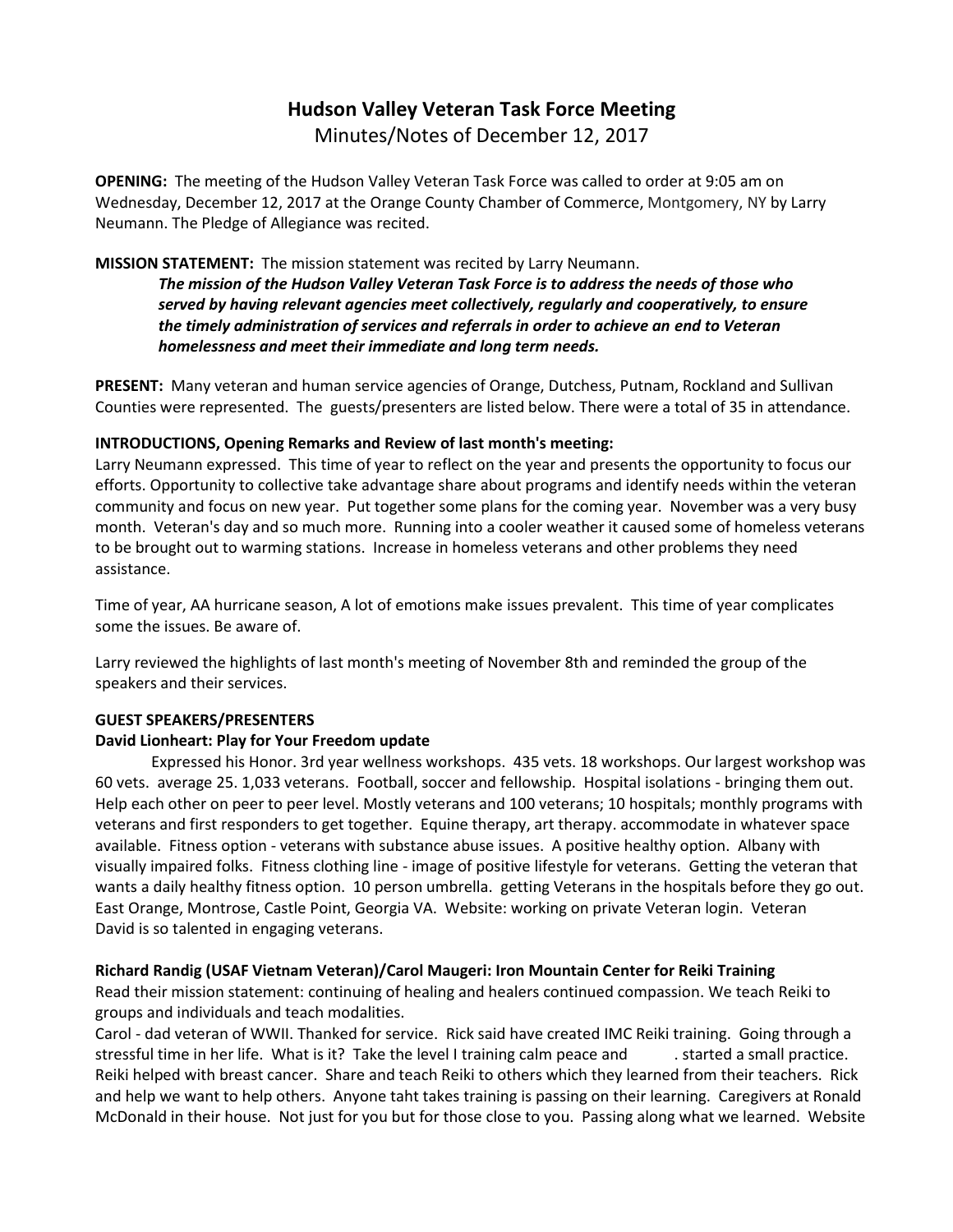going live in a few weeks. Excited for the opportunity to work with veterans. Larry holistic approach has really helped veterans. transcends traditional treatment.

Description of Reiki: Japanese form of medicine. Something we all already have. If you break the bone, low level an electrical produced by body. Energy that flows from hands. Research - pulse - Shumann resonance. The source of the energy that flows through practitioner. worked with veterans that were dying. 2008 lost job. started volunteering. A lot of about dying that he did not know. worked with Hospice. NY harbor healthcare. intimate relationship with veterans that have passed. One veteran - the veteran said he goes away when he gets the treatment. think of how you feel and when you ready make that transition. Beyond end of life care works on a physical mental spiritual emotional. Have been around since around WWII introduced to west. Probably a million Reiki. Veteran to use themselves as a healing tool. The word master: western thought East continue to become a master (ongoing process); master with a small m; Question: How long is the training? Level 1 training - one day 9am to 5pm; dynamics, history, doing Reiki, master atonement to the Reiki. Level II - We offer classes in Warwick. Question: any success with physical ailments - worked with a veteran with pain and asked if he can treat him; he had pain reduction. Reiki is great for pain reduction. Carol has done a few fairs at St. Albans. has done treatment with patients and the families. Veteran wheeled and had helmet. As he did the treatment. His face changed as he received the treatment. At the end of the treatment did not speak but expressed his thank you. Minimum education requirement to learn Reiki? no. Is it a combination of treatments? Reiki is going address the issue the way you need it to be addressed. It is an energetic thing. May provide acute treatment. fell - on her back and asked for help with her knee. "This is the first time I have been without pain." Is there a cost training or treatment? \$100 for treatment. Level I training \$175. Veterans get a discount. Richard is a End of life Doola(?). Facilitates the transition - Birth or Life. Dying person have some control of their end of life experience. Is this related to a advance directive? Why? control and help with their families with the death experience. Maybe an option to join and provide services with David in Play for freedom. How they can work with the veterans during our events. We can come to them to do a training. Website will include a schedule. May be able to customize. B(?) spiritual focusing - process human being develop a consciousness and wholeness. focusing a simple and natural process to listening to our body knowing or listening to someone how we should be. How people can get better in therapy - 3 psychologist - 2 jesuit priests with Jenlen's focusing process - being with - those things we carry around we need more than being with - added steps - gratitude and . their own body wisdom to shift and change; through process have grown.

#### **Barbara Allen: American Snippet update**

Taking the negative and taking positive stories and sharing them. Evolved to focus on veterans. See a development of a dependency to the events and there was a crash afterwards. We are strong event - 10 women attended. The veteran widows - moms or spouses. They were stuck. Entrepanerail event to help them move forward. gave a Kra Mygra training. This event focused on real estate investing. Hard when you are in that community. Following up with the women to see how they moved forward with their own business making their own time. Bringing this to women What worked and where they can improve future events. What is your geographic area? Will travel. Centered around patriot tour. May have cooperate sponsor. Angela - what about child care and other road blocks. Were able to pay for almost everything, but not airfare. You had to pay for the airfare - they worked it out. You must get to the event. The sacrifice will allow them to invest in themselves. Is there a male version? Megan Leavey is our next trying to get her on board. In conversation, screening of movie "Will Garner".

#### **Pat Fayo: Fuel Fund update and ESSH Funding update .** Welcome Back, Pat!

People living in Orange County - direct service for veterans, seniors and people with small children. 1 time a year. Income and asset eligible. directly to your provider and provides gas, electric and propane. In Middletown RECAP office. Urge people to use it. 10th season that this program. Those who don't qualify for HEAP. Next level of assistance for those don't have the additional income. Will work with patrons - flexible.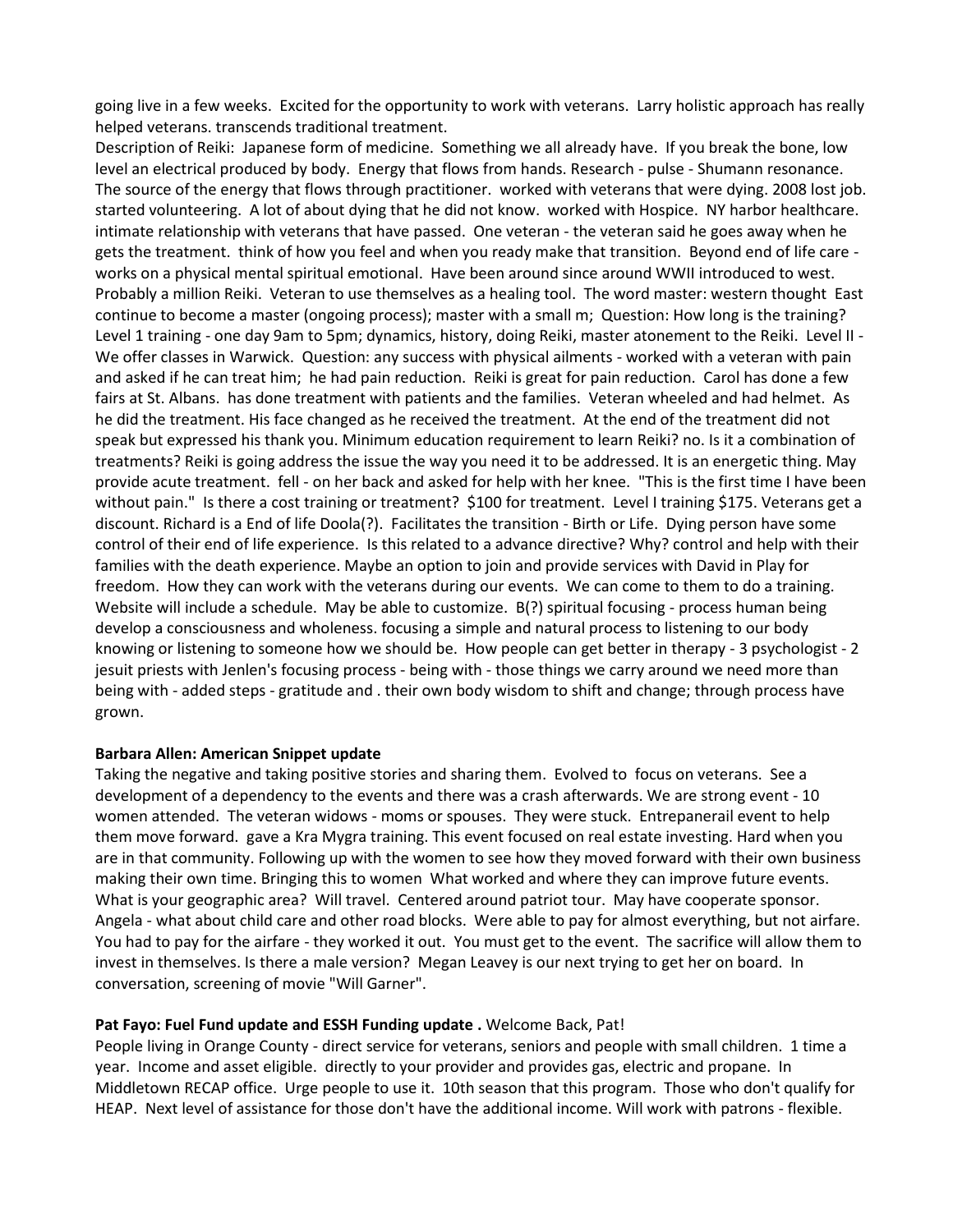This is a county funded program. Orange county is the only one that has this program. Question? Do you have to qualify every year? yes must qualify each year. can send pdf copy.

ESSHI Empire State Housing Initiative - Project Life has partnered with them - 7 units. Supportive housing with care management. Ok for the rest of the month. Veterans have priority. January, 2 1bdrm apartments available. have to have 9 months of service, must be homeless, disability - definition will allow for couch surfer. Can anyone apply in the state? Are units furnished? Brother Vinny's can furnished. Orane County just got 24 new beds through Office of Mental Health application with spoa list to be eligible. GEt on spoa list. Safe harbors taking applications. Most in Newburgh. Apartments not ready, but put applications in now. Trying to refurbish brownstone houses. Apartments troughouut.

### **VETERAN SERVICE AND COUNTY UPDATES:**

- **Dutchess County**
	- o **VSO: Nelson Eddy Rivera, Director, Dutchess County Veterans' Services,** excused.
	- o Nelson is retiring on December 31st. Was going to celebrate his service. He had a conflict.
		- **Vet2Vet: \_\_\_\_\_\_\_\_\_\_\_\_\_\_, Program Manager, Vet2Vet Veterans' Peer Services**
		- *Past events:*
		- *Coming up:*
	- o **Julio , Hudson Valley Veteran Impact Program. Total 3 - living in cars by their own choice. 1 heading south; 1 loosing housing.**
	- o **HUD Vash? program slashed - veteran homelesss - reverse that decision.**
- **Orange County**
	- o **VSO: Christian Farrell, Director - Orange County Veteran Services**
		- Wreaths Across America December 16th first time at noon. 3000 wreaths on gravesites. Get their early 11/11:30. 30 years at Arlington Veteran ceremony. Goshen Cemetery.
	- o **Vet2Vet: Larry Neumann, Program Coordinator -**

*Many excused from this meeting.* 

- *Introduced - speaking at next meeting.*
- Kelly Williamson, 105th National Guard had a baby, Vivian. doing fine.
- *Certified Smoking Cessation Facilitator would like to offer a cessation class.*
- *Br*yan movie month. TBD movie. Save the date: January 29
- **Putnam County**
	- o **Mike and Esther McGary -**
	- o **VSO: Karl Rohde, Director, Putnam County Veterans Service Agency**
		- Veteran exclusive Home The only county that has such a home. Must be Putnam county residents. Small rent - free laundry, free cable. Veterans feel secure at the house.
	- o **Vet2Vet** Kevin Cook WWII veteran grandfather passed this week.
		- Past events: Chow down served 500 meals to veterans and their families. included a USO show and provided peer to peer outreach. Veteran Art Writing and Music Gala - show 30 people - free of charge and very successful

## • **Rockland County**

- o **Vet2Vet: Ismael (Izzy) Quintana Jr., Veteran Outreach Coordinator**
	- American Legion. New York commander. first women commander. Introduced theJoseph P. Dwyer program - honored the people who work with the program.
	- **US Senator Kristen Gilliband 2 legislation boost federal employment. Empower federal** employment - veteran Justice of service members - ask izzy for citation. New veteran Paul Raphael.
- o **Vet2Vet: Dr. Allen L Hershman, Veteran Services Coordinator**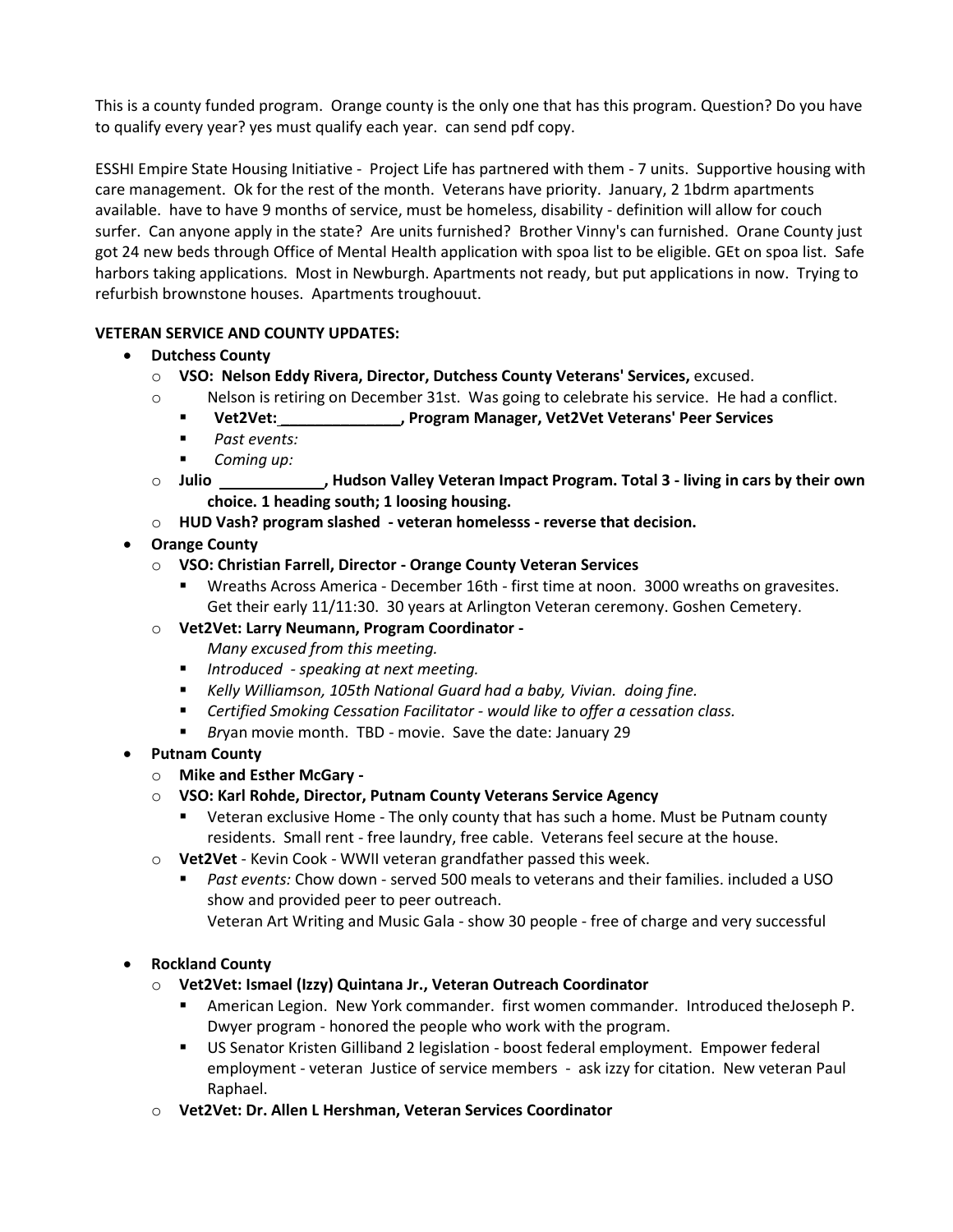- Working relationship with Hi Tor Animal Shelter. Dogs available now. 6 dogs ready to go. Veterans into training. Application will be done in person.
- Military Behavioral Vet2Vet Mentor training, January 6 -- New City site of Bridges. Small room - Seats limited. Approaching 200 mentors trained. 14 cycles.
- **Sullivan County**
	- o **VSO: Howie Goldsmith, Coordinator, Sullivan County Veteran Service Agency**
		- Coalition very 2 electric scooters. Chairlift. Visitation of 98 veterans and spouses. food baskets and turkeys. 47 honor funeral this year. transport 50 individuals. looking forward to continue serving the veteran community. transitional housing - 2 living in housing.
		- 1802 US Military Academy brought home the commander and chiefs trophy. OC can be proud.

## • **Office of US Representative Sean Patrick Maloney**

- o **Khristian Silvis, Veteran and Military Advocate**
	- NBAA siging yesterday. signed to testing act. long PFOF water contamination. largest Male breast cancer. 1953 and 1987 - Camp Lejuene. Medical care and family members. 8 illnesses that are service connected.
	- Debt collectors act cannot contact chain of command
	- Service members information with county agency to assist with identifying.
	- SBA grant closes January 8th. 23 or more grants. funding for veterans and military service -REBOOT program - boots to shoes - employment - mentoring services, become more profitable in their own life.
	- 2018 Veterans' history project collecting the personal history of veterans. March 24th raining from the Library of Congress and train to take the information. Planning an event to have veterans share their stories. This legislation will allow DD214s to be sent to the VSO of the
	- Reiterate the act with debt collectors Consumer Financial most
	- HUD Vash reaction elected officials calls were made. call and leave your opinion.
	- Larry Veteran Advisory board meeting best meeting cusp of doing some great things. Hats off to the team.

## **TASK FORCE HOMELESS CASES Status:**

## • **WestCOP SSVF: Open/New Case Report - Tenesia Terry**

- o *Qualifications*: low income, 1 day of active duty outside of training. 7 counties. This month we have 16 cases.
- o **5 Dutchess -** 1 over income; 1 Dom program substance abuse; 1 just employed looking for housing; 1 living in car, by choice working with her. 1 - living in car - challenges...
- o **Sullivan -** 1 may be added next month.
- o **5 Orange County** 2 at HONOR; 2 Montrose substance abuse program; 1 accepted to DOM severely physically disabled.
- o **Questions:** Are they kept when in programs? 90 days and reevaluated.

# **UPCOMING EVENTS/ROUNDTABLE**

Public Forum 10am and 6pm paid family leave

Grant - letter of support from Congressman

Holiday party on Friday - Angela Fleishman - Adopt a Vet

MSMC - veterans program - Education come to event for veteran education.

Stewart Air National Guard - associated degree program - deep discount for a year to get their degree - forever bill

Dr. Burke's program - 17 sites using the protocol. treatment to be allowed at VA centers.

TaiChi and Chigong - VFW 973 - Fridays